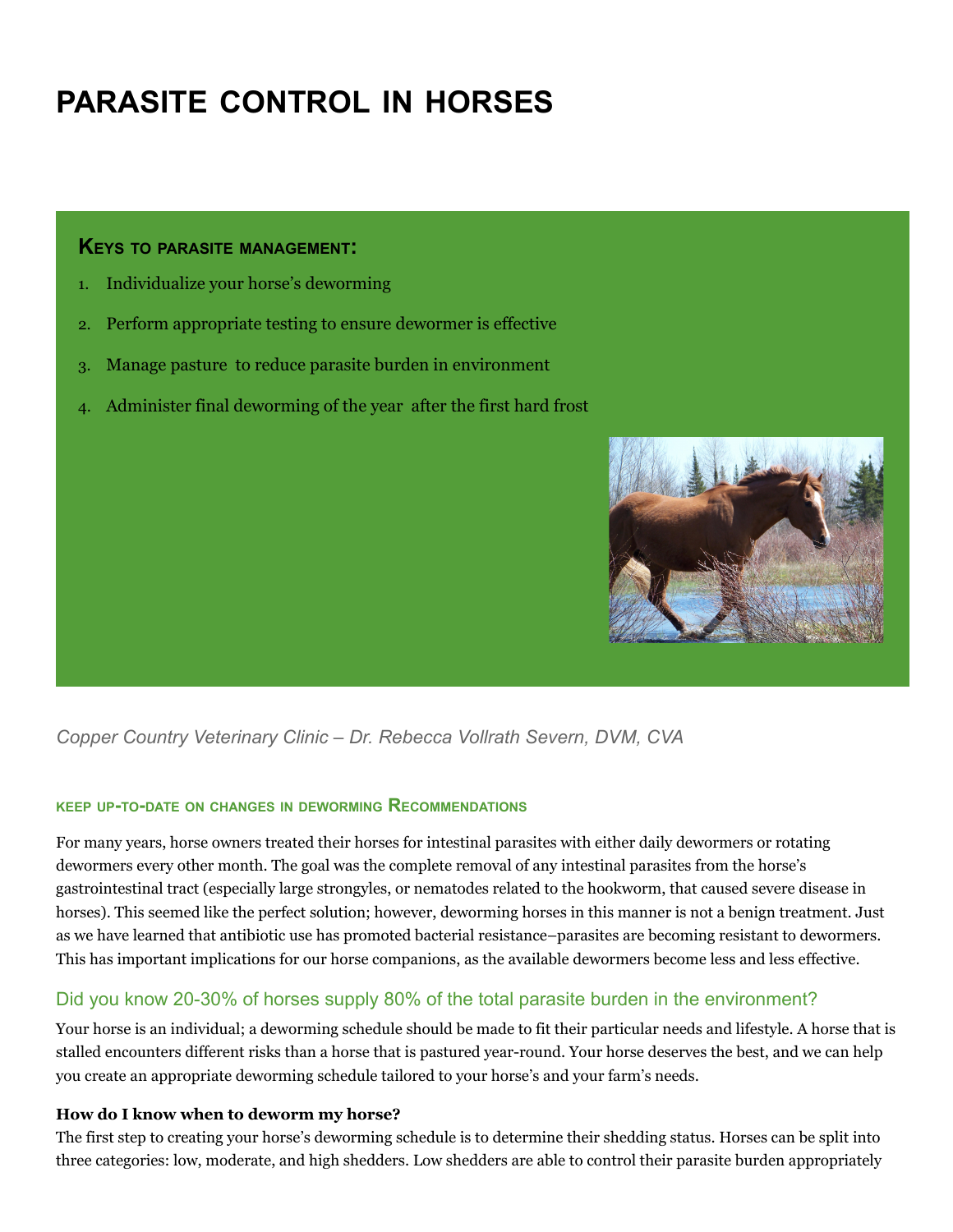with their immune system; therefore, they only need to be dewormed twice a year. Moderate and high shedders need more dewormings to adequately treat them. Shedding status can be determined with a Fecal Egg Count test, which should be performed first as a weanling and then yearly to monitor for changes in your horse's status. This is especially important as your horse ages and their immune system changes.

# *There is no such thing as cookbook deworming programs anymore. Your horse is an individual and should be treated as one!*

## **How do I know which dewormer to use?**

Once your horse's shedding status is determined by a Fecal Egg Count test, we can help you determine when to deworm your horse. After a dewormer is administered, a Fecal Egg Reduction test can be performed.

Two weeks following the first deworming of the year, a second Fecal Egg Count test can be performed. An appropriate dewormer for your horse is one that kills 90% or more of parasites within two weeks of treatment. If not, the parasites may be resistant to that dewormer. If a resistant parasite is present on the farm, all of the horses will be exposed to it; therefore, if you have more than one horse on your property, the Fecal Egg Reduction test does not need to be performed on each individual horse.

# **COMMON PARASITES**

Strongyle (large and small) have played a large role in equine parasitic disease. Historically, the large strongyle parasites caused severe disease in horses leading to the overuse of dewormers. Small strongyles, however, have made an insurgence in the horse population. These parasites have become increasingly resistant to common dewormers due to their shorter life cycle. Other parasites that can affect horses include ascarids (roundworms), pinworms, tapeworms, and bots. Ascarids are important to diagnose in horses under one year old as they can cause ill thrift. If there is a high ascarid population in a young horse, a rapid die-off from a deworming can lead to impaction and colic. Please contact us for deworming recommendations for your young stock to protect them against heavy ascarid infestation. In older horses, the presence of other parasites on the Fecal Egg Count test will alter treatment recommendations.

## **PRODUCTS ON THE MARKET**

The most common dewormers are ivermectin- and moxidectin-based products, which afford broad-spectrum coverage and low levels of resistance. Routine Fecal Egg Counts and Reduction tests will be important to ensure parasites do not become resistant to these important dewormers. Other dewormers on the market include pyrimidines, benzimidazoles, and praziquantel (see table below for brand names). Praziquantel targets tapeworms and should be utilized in the fall after the first hard frost. We can help you determine the best dewormers for your horse based on the results of the Fecal Egg Count.

| <b>Chemical Class</b>       | <b>Drug Name</b> | <b>Brand Name</b> | <b>Additional Notes</b>     |
|-----------------------------|------------------|-------------------|-----------------------------|
| <b>Macrocyclic Lactones</b> | Ivermectin       | Zimecterin        |                             |
|                             |                  | Rotectin 1        |                             |
|                             |                  | Equimectrin       |                             |
|                             |                  | Eqvalan           |                             |
|                             |                  | Ivercide          |                             |
|                             |                  |                   |                             |
|                             | Moxidectin       | <b>Ouest</b>      | Kills encysted small        |
|                             |                  |                   | strongyles, but should NOT  |
|                             |                  |                   | be utilized in horses under |
|                             |                  |                   | six months of age.          |
|                             |                  |                   |                             |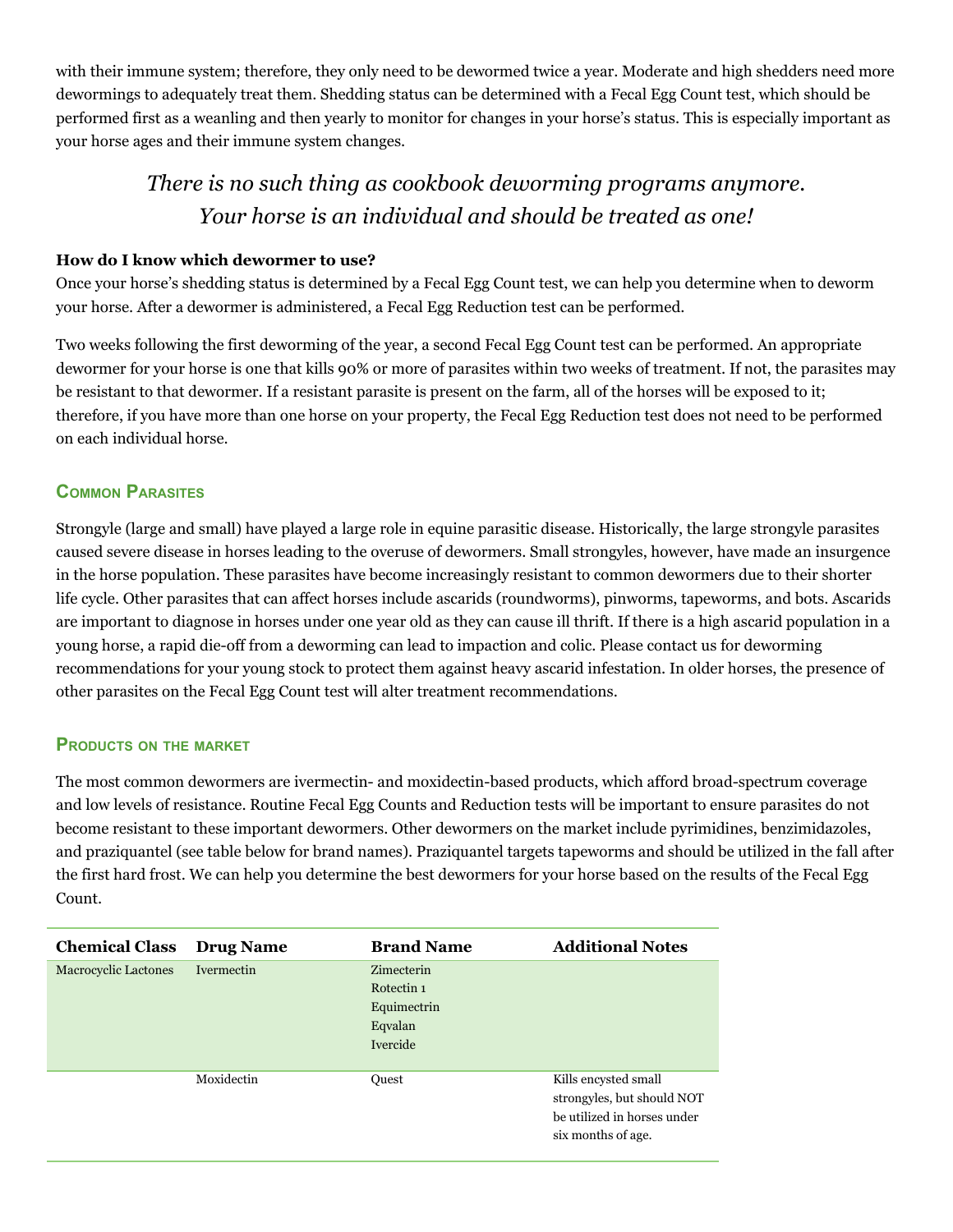| Pyrimidines    | <b>Pyrantel Pamoate</b>           | <b>Strongid Paste</b><br>Rotectin <sub>2</sub>                                        |                                                                                                             |
|----------------|-----------------------------------|---------------------------------------------------------------------------------------|-------------------------------------------------------------------------------------------------------------|
|                | Pyrantel Tartrate (daily)         | Strongid C<br>Strongid C2X                                                            |                                                                                                             |
|                | <b>Pyrantel Tartrate (single)</b> | Manna Pro<br>Kaeco                                                                    |                                                                                                             |
| Benzimidazoles | Fenbendazole                      | Safe Guard<br>Panacur                                                                 | Double-weight dose given<br>once daily for five<br>consecutive days will kill<br>encysted small strongyles. |
|                | Oxibendazole                      | Anthelcide                                                                            |                                                                                                             |
|                | Oxfendazole                       | Equicide<br>Benzelmin                                                                 |                                                                                                             |
| Pyrazines      | Praziquantel                      | Equimax (+ivermectin)<br>Zimecterin Gold<br>(+ivermectin)<br>Quest Plus (+moxidectin) |                                                                                                             |

Alternative remedies such as diatomaceous earth have not been proven effective parasiticides for horses. Appropriate use of dewormers is important for reducing parasite burdens.

#### **PROTECTING YOUR HORSE FROM PARASITES IS ABOUT MORE THAN DEWORMERS!**

Environmental management is key to reducing the parasite burden present on the pasture. Parasite eggs love moderate temperatures and moisture to hatch into larvae and develop until they are infective to horses. A cool environment does not allow parasites to develop, and excessive heat will kill them. Since the eggs are passed in feces, proper management of manure is key to reducing the parasite burden. Here are some ways in which you can protect your horses:

- 1. Proper composting produces enough heat to kill any parasite larva present. If you are interested in composting, the MSU Extension has excellent resources. For more information, visit http://msue.anr.msu.edu/topic/info/soils\_composting
- 2. If you spread manure on your pasture, ONLY do so on a hot, dry day. Spreading manure during moderate temperatures and humidity will only allow those parasites to flourish; however, spreading manure on a hot, dry day will desiccate any eggs. It is best to use composted manure on your pasture!
- 3. Proper pasture management and rotational grazing is key! MSU Extension has excellent resources available at the following

# Refugia – why some parasites are good!

Refugia is a term to describe the portion of a population (or stages of parasites) that are not involved in selection for parasite resistance. These include parasites on the pasture and stages that do not respond to dewormers. It is important to allow an adequate level of refugia in your horse and on your farm. It may seem counterintuitive, but since this group does not respond to the dewormer given to your horse, they do not become resistant. A larger population of susceptible parasites than resistant will allow the dewormer used on your farm to continue to work to protect your horsese.